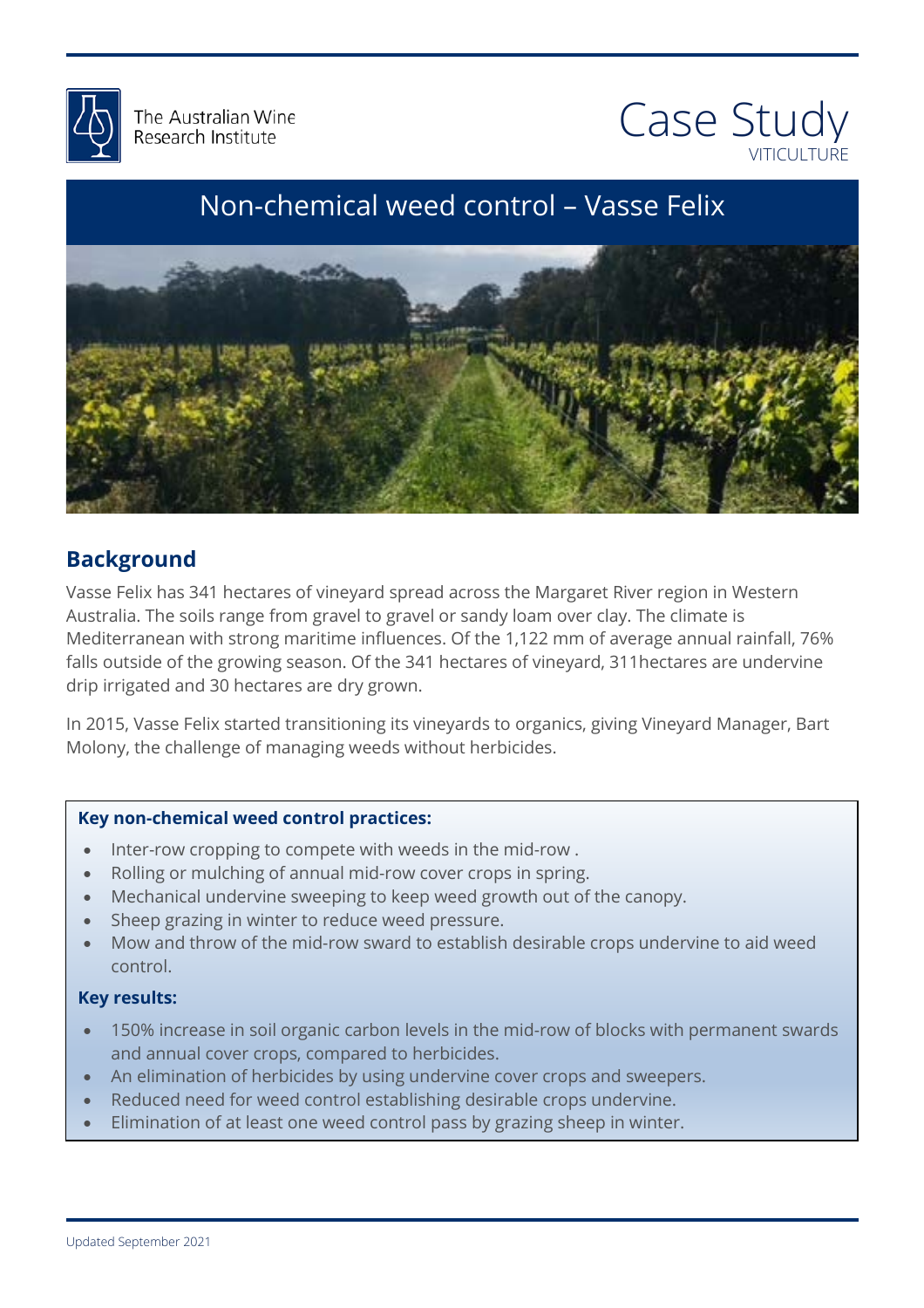

The Australian Wine Research Institute

# Case Study VITICULTURE

### **Weed control overview**

When Vasse Felix first transitioned to organics, its approach changed from trying to get rid of weeds with herbicides to managing weed growth using mechanical methods. Through trial and error, the company now uses a combination of tools rather than trying to find the perfect single tool that does everything. This is particularly important when dealing with difficult to control perennial grasses such as couch and kikuyu.

With the elimination of herbicides, Bart has noticed a major change in the types of weeds found in the vineyards. Overtime, a more balanced and diverse species mix has established in the mid-row and undervine, which requires much less active control. In addition, Vasse Felix has also changed the way it views weeds in the vineyard. It now recognises the value some weeds bring to the vineyard (Table 1).

*Table 1. Weeds recognised as adding value to Vasse Felix vineyards*

| <b>Tolerated weeds</b> | <b>Reason for tolerance</b>    |
|------------------------|--------------------------------|
| Rye grass              | Increases soil carbon          |
| Flat weed              | Improves soil structure        |
| Cape weed (in winter)  | Host for beneficial<br>insects |
| Clovers and medics     | Fix nitrogen                   |



*HerbiGuide)*



*Figure 2. Capeweed (photo courtesy of HerbiGuide) Figure 3. Kikuyu (photo courtesy of HerbiGuide)*

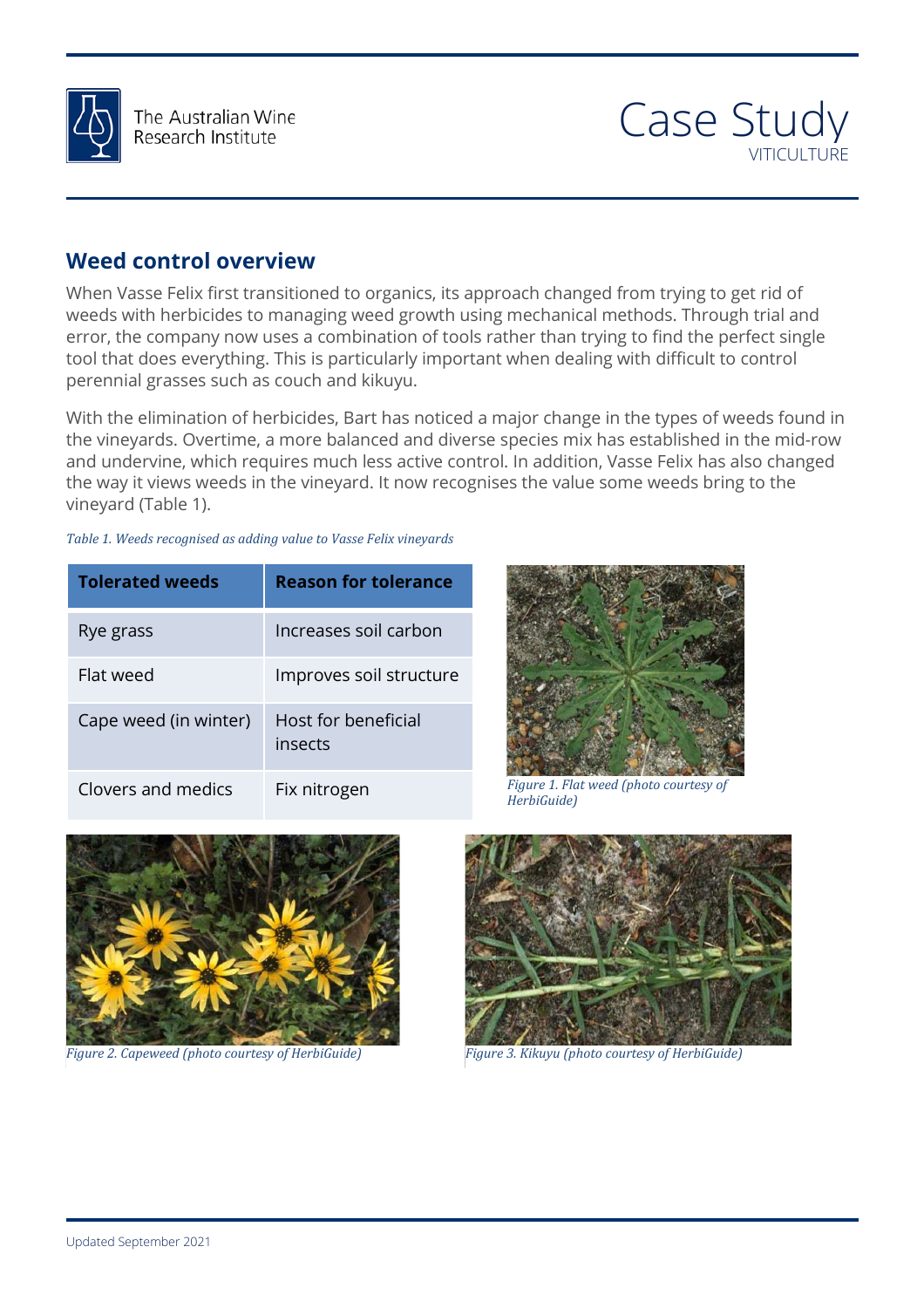



*Table 2. Weeds that have a negative impact on Vasse Felix vineyards*

| <b>Weeds NOT</b><br>tolerated                      | <b>Reason for lack of</b><br>tolerance        |  |
|----------------------------------------------------|-----------------------------------------------|--|
| Couch                                              |                                               |  |
| Kikuyu (found<br>everywhere except<br>sandy soils) | Highly competitive for<br>water and nutrients |  |
| Plantain                                           |                                               |  |



 *Figure 3. Plantain (photo courtesy of HerbiGuide)*

יי<br>זר<br>i Vasse Felix has developed a much more considered approach to weed management where consideration is first given to what the weeds are doing before jumping in to control them. If the weeds are not having a negative impact on the vineyard, or if the control option is more damaging than the weeds, the weeds are tolerated.

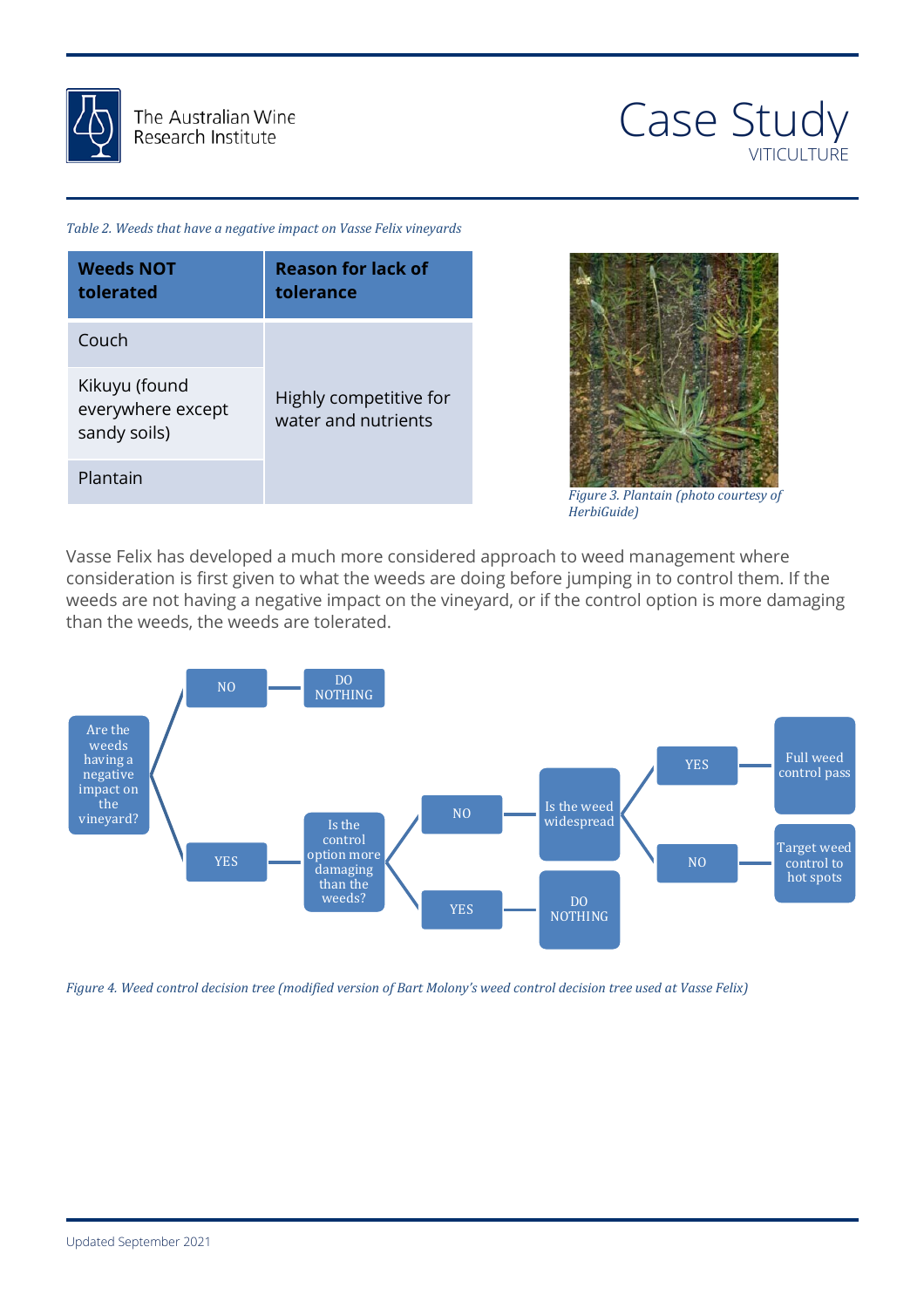



## **Detailed description of weed control practices**

### **Mid-row weed management**

annual cover cropping program with minimal tillage<br>techniques protects the soil organic carbon and soil<br>structure from degradation, a practice that complements the soil rejuvenation program. Vasse Felix uses an annual cover cropping program to rejuvenate the vineyard soils before permanent swards are established. A 12-species mix of legumes (peas, serradella), cereals (oats, rye, corn) and brassicas (radish) is used, with the goal of building soil organic carbon levels and improving soil structure. The annual cover crops are mostly seeded with a direct drill in autumn when adequate rainfall for crop establishment is likely. The crops are either rolled or mulched in late spring to reduce competition with the vines. The cover crop debris creates a thick mulch that helps to protect the soil from erosion and high summer temperatures. Managing the annual cover cropping program with minimal tillage techniques protects the soil organic carbon and soil



 *soil carbon and conserve soil Cultivation increases the degradation of organic matter and breaks up soil aggregates, diminishing soil structure. Techniques such as direct drilling of seeds and rolling green manure crops help Vasse Felix retain structure.*

p<br>n ag<br>eq<br>rc the site, season and whether the block is sown with an annual cover crop or a permanent sward.<br>In its southern vinevards. where conditions are After the rejuvenation period, a diverse permanent sward mix including two types of clover, annual rye grass, low-growing oats, medics and perennial rye grasses is direct drilled into the mid-row . The perennial grasses are rolled or mulched after seed set to encourage regeneration the following year. The permanent swards are rejuvenated every few years or as required with a green manure crop and then resown with a permanent pasture. The way mid-row growth is managed depends on

In its southern vineyards, where conditions are favourable for growing pastures, Vasse Felix grazes sheep in the permanent sward blocks over winter. During the growing season, mowing is used to manage growth in the mid-row . Introducing sheep into the vineyard helps keep the vegetation out of the canopy and is useful for controlling woody weeds and perennial grasses; however, Bart stresses that is important not to over-graze a vineyard, particularly an organic vineyard. Sheep export nutrients off the property and can cause soil compaction if managed poorly. Fencing is used to ensure the stock rates and grazing time are matched to the weed growth and grazing area.

In Vasse Felix's northern vineyards, the ironstone rock



 *Introducing sheep into the vineyard*  yı<br>16<br>- r *has provided a source of revenue from sheep agistment and has eliminated one undervine weed management pass and one mid-row weed management pass.*

*Sheep are also good at controlling woody weeds and provide a source of manure.*

soils moderate plant growth. In most blocks, the mid-row sward growth is not adequate to support sheep over winter and in dry years, does not require management during the season. In wet years, the summer grasses in the mid-row permanent swards are rolled to keep them out of the vine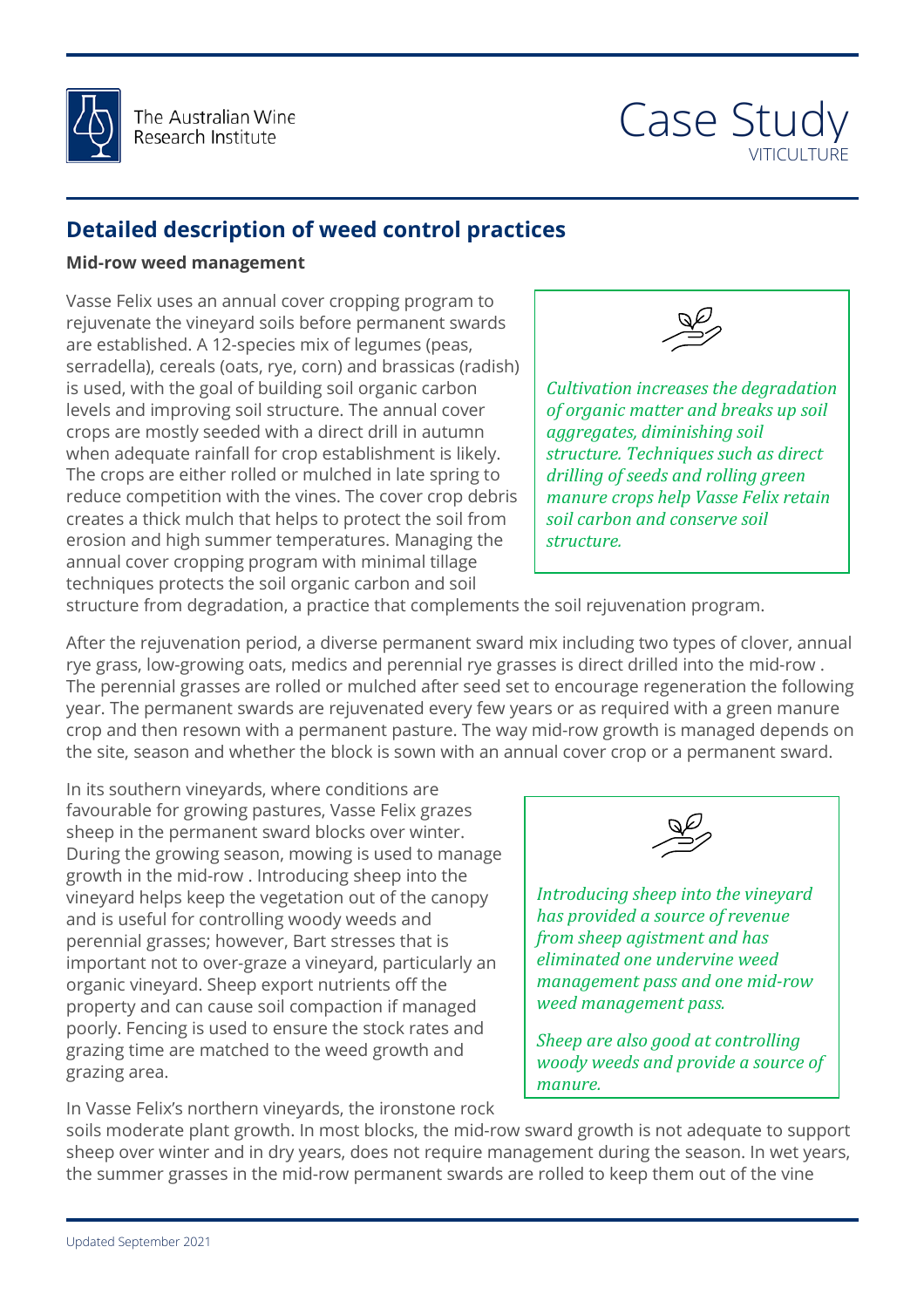

# Case Study VITICULTURE

canopy and to create a surface mulch that protects the soil from extreme heat and erosion. Clovers start to push through the mulch, providing a source of nitrogen for the sward.

Annual cover crops:

- Seeded with a direct drill in autumn.
- . Rolled or mulched in late spring to reduce competition with the vines.



The thick thatch from the cover crop protects soil from erosion and high summer temperatures.



- Permanent swards:
- Seeded with a direct drill in autumn.
- Low vigour site:
	- Rolled in wet years
	- Left in dry years.
- · Higher vigour site:
	- Graze sheep
	- Mow.

Delaying mowing<br>and rolling until after seed has set encourages<br>regeneration.

in, *Figure 5. Mid-row weed control practices; (left) mid-row sward pre-rolling; (right) mid-row sward post rolling (photos courtesy of Bart Molony, Vasse Felix)*

#### **Undervine weed management**

Undervine weed growth is generally only managed if it starts to grow up into the canopy. In dry years, the low vigour blocks in Vasse Felix's northern vineyard require very little undervine weed management because the weeds tend to hay off before they start to grow into the canopy. In wetter seasons, and in higher vigour blocks, Vasse Felix uses modified industrial sweepers to keep weed growth out of the canopy. The sweepers generally do not kill the weeds; instead, they flatten the weeds, keeping them out of the canopy. Some weeds, such as wild radish, can be pulled out of the ground by the sweeper. The best results are obtained when grasses are swept after they have hayed off. In wet seasons, such as the 2020-21 season, multiple passes may



be required. Vasse Felix sets its double-sided sweepers 10 mm above the ground and the sweepers can travel at 3.2km/hr.

Instead of using an undervine seeder to establish crops undervine, Vasse Felix mows and throws the mid-row swards to spread seed undervine. This method has been found to be a cheap and effective way to establish desirable plants undervine, but the timing is important. Slashing needs to be delayed until after the mid-row has hayed off to ensure that mature seeds are spread undervine. Vasse Felix is also trialling a broad acre super spreader to spread a mix of seed and compost in the mid-row and undervine areas of its vineyards. Compost is added to the seed mix at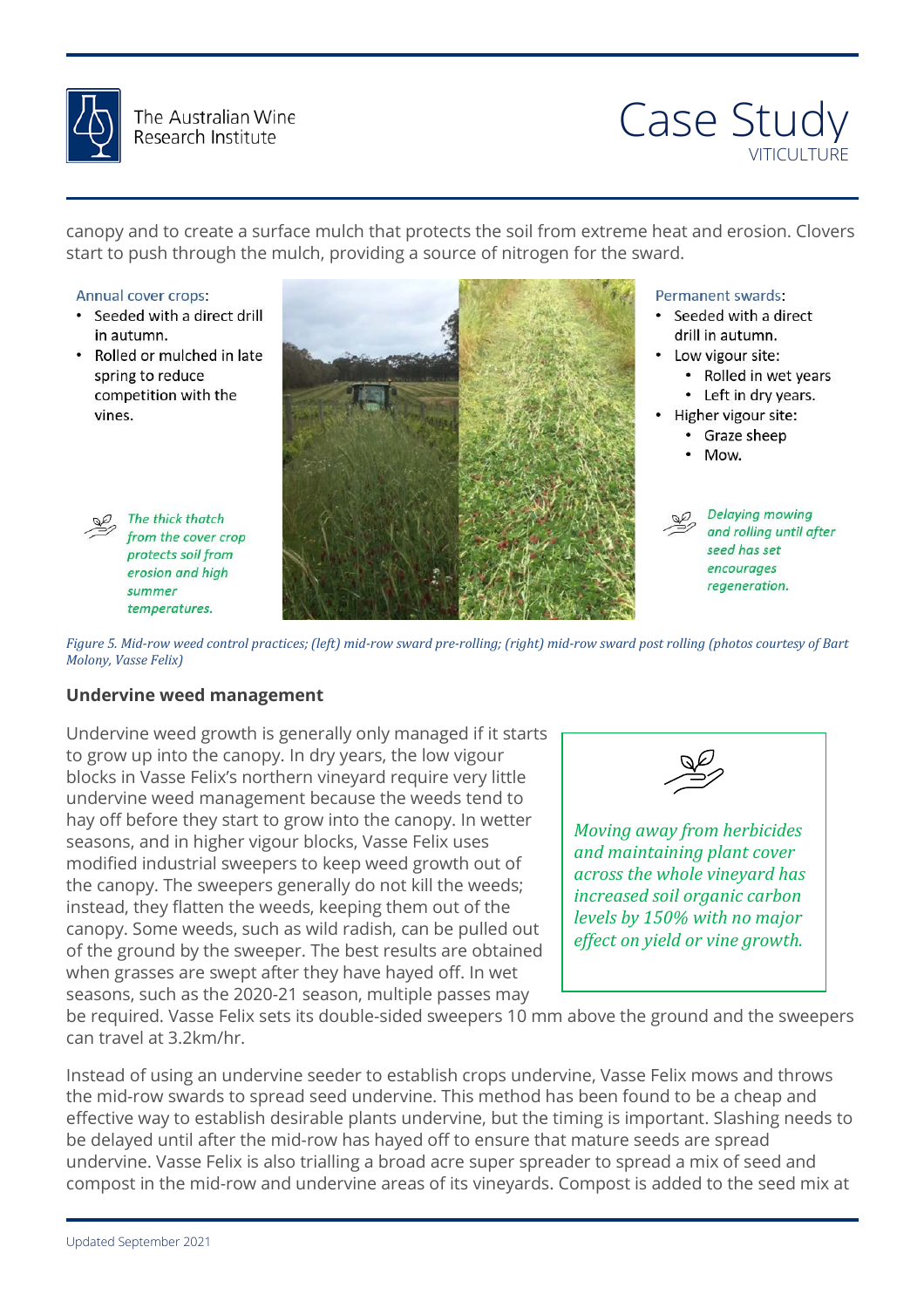

The Australian Wine Research Institute



a rate of 3-5m<sup>3</sup>/ha to aid the spreading of the seed and to provide the germinating seeds with a source of nutrients.

Compost is banded undervine in weak sections of the vineyard at a rate of 50m<sup>3</sup>/ha every three years. The compost is applied after the annual grasses have hayed off but prior to the sub-soil drying out, which results in less weed growth in the undervine area after composting. Compost applied at this rate does not provide any weed control but gives the vines a good boost. The compost is made on-site from wood chips (200 m<sup>3</sup>), grape marc (400 m<sup>3</sup>), 20 straw bales and cow manure (60  $\text{m}^3$ ). Enough compost is made to cover 5-10 ha/year.



*Figure 6. Undervine weed control practices at Vasse Felix Figure 7. Undervine sweeper*



Figure 7. Undervine sweeper

### **Managing challenging weeds**

wianaging chanenging weeds<br>Vasse Felix controls patches of couch and kikuyu in the mid-row and undervine areas of its vineyard cultivator to break up the soil, followed by a power harrow to pull up the weeds. In the mid-row,<br>cultivated areas are sown with a green manure or a pasture crop in autumn that competes with couch and kikuyu. Options are being considered for establishing crops in the undervine areas to<br>help keep the couch under control. using cultivation and competitive cover crops. The weed-infested areas are cultivated with a disc cultivator to break up the soil, followed by a power harrow to pull up the weeds. In the mid-row, the help keep the couch under control.

The best results are achieved when cultivation is timed to occur just before a stretch of really hot days. High temperatures help to kill the exposed couch. In cool conditions, Slasher, an organic herbicide, is applied to give the couch and kikuyu a knock before cultivation. This technique mimics the effect of hot weather and reduces the risk of the couch and kikuyu re-establishing.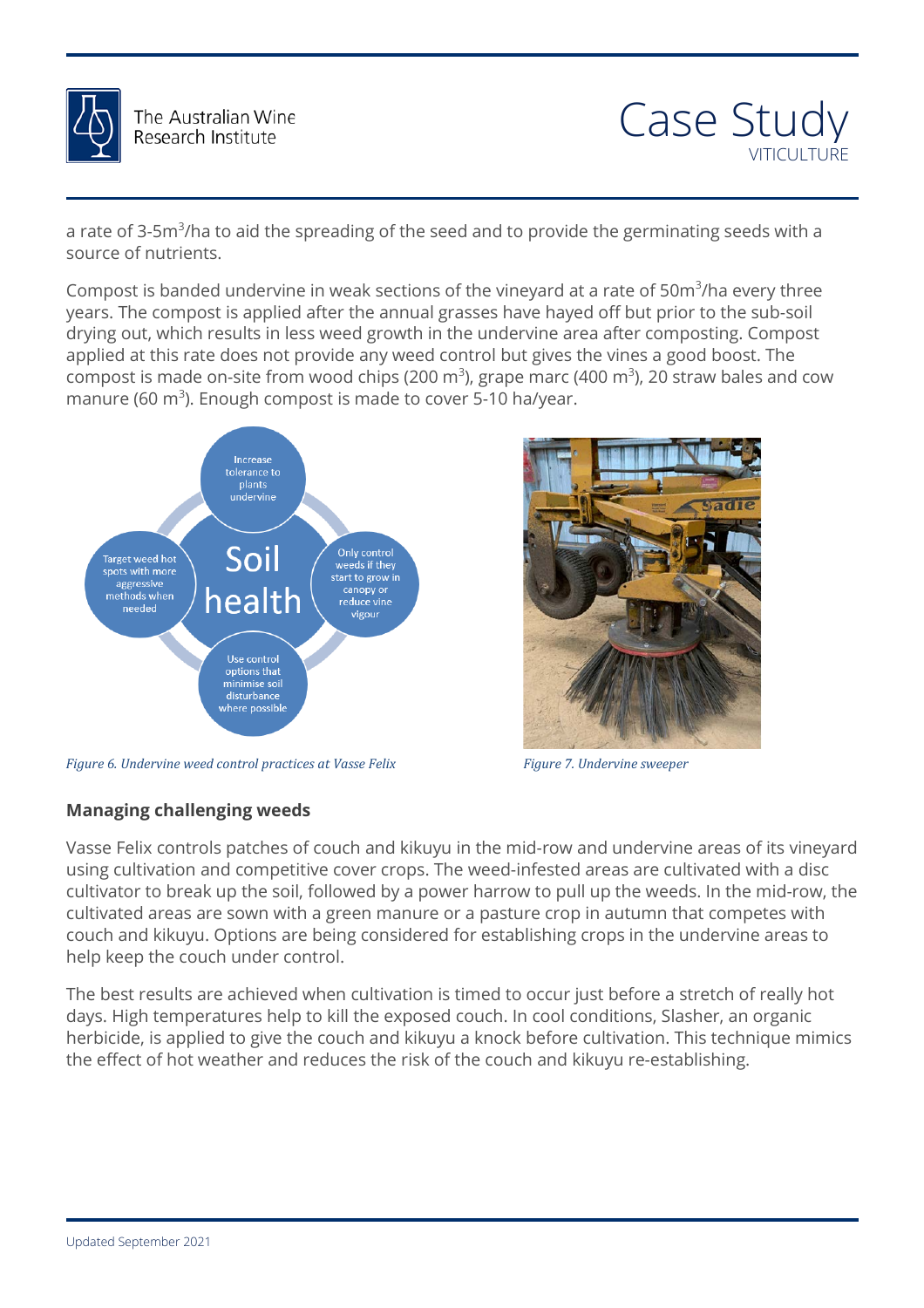

The Australian Wine Research Institute

### **Where to next?**

Vasse Felix's long-term goal is to establish permanent swards in the mid-row and undervine area of all of its vineyards that do not grow into the canopy and require less maintenance. Ideally, the company wants to establish diverse crops that include nitrogenfixing plants such as clover, legumes and medics, as well as annual rye grass, flowering plants, and low-growing oats for bulk. Bart sees the use of crops to suppress weed growth as a way of "building a system up rather than pulling it down".



*Bart sees the use of crops to suppress weed growth as a way of "building a system up rather than pulling it down"*



*Figure 8. Progression of weed control practices at Vasse Felix*

## **Acknowledgement**

This work was supported by Landcare Australia and Australia's grapegrowers and winemakers<br>through their investment body Wine Australia, with matching funds from the Australian Molony and Vasse Felix for generously sharing their time and information.<br>Defeating soon and first having ding through their investment body Wine Australia, with matching funds from the Australian Government. The AWRI is a member of the Wine Innovation Cluster. The AWRI acknowledge Bart

## **References and further reading**

Abad, J., Hermoso de Mendoza, I., Marín, D., Orcaray, L., Santesteban, L.G. 2021. <u>Cover crops in</u><br>Viticulture, A systematis review (1): Implications en seil sharasteristiss and biodiversity in vineya viticulture. A systematic review (1): [Implications on soil characteristics and biodiversity in vineyard.](https://oeno-one.eu/article/view/3599) *OENO One*, *55*(1), 295–312.

[Cover crops and weed suppression](https://www.wineaustralia.com/getmedia/f3032a3f-7566-4908-9ef7-8f4af7c37b01/201206-Cover-crops-and-weed-suppression.pdf) (Wine Australia fact sheet)

[Cover crops and vineyard floor temperature](https://www.wineaustralia.com/getmedia/d15c6f99-9134-4a43-8540-709b8d75f7d7/201205-Cover-crops-and-vineyard-floor-temperature.pdf) (Wine Australia fact sheet)

Nicholas, P., Porter, R., Sanderson, G. 2004. [Cover crops.](http://www.covercropfinder.com.au/uploads/documents/nicholas%20chapt.pdf) *Soil, irrigation and nutrition*. Adelaide, SA: Winetitles.

Organic Winegrowers New Zealand. 2017. [Undervine weed management –](https://merfield.com/research/2017/undervine-weed-management--a-practical-guide-to-effective-weed-control-in-organic-vineyards-2017-lambourne-merfield.pdf) A practical guide to [effective weed control in organic vineyards](https://merfield.com/research/2017/undervine-weed-management--a-practical-guide-to-effective-weed-control-in-organic-vineyards-2017-lambourne-merfield.pdf)